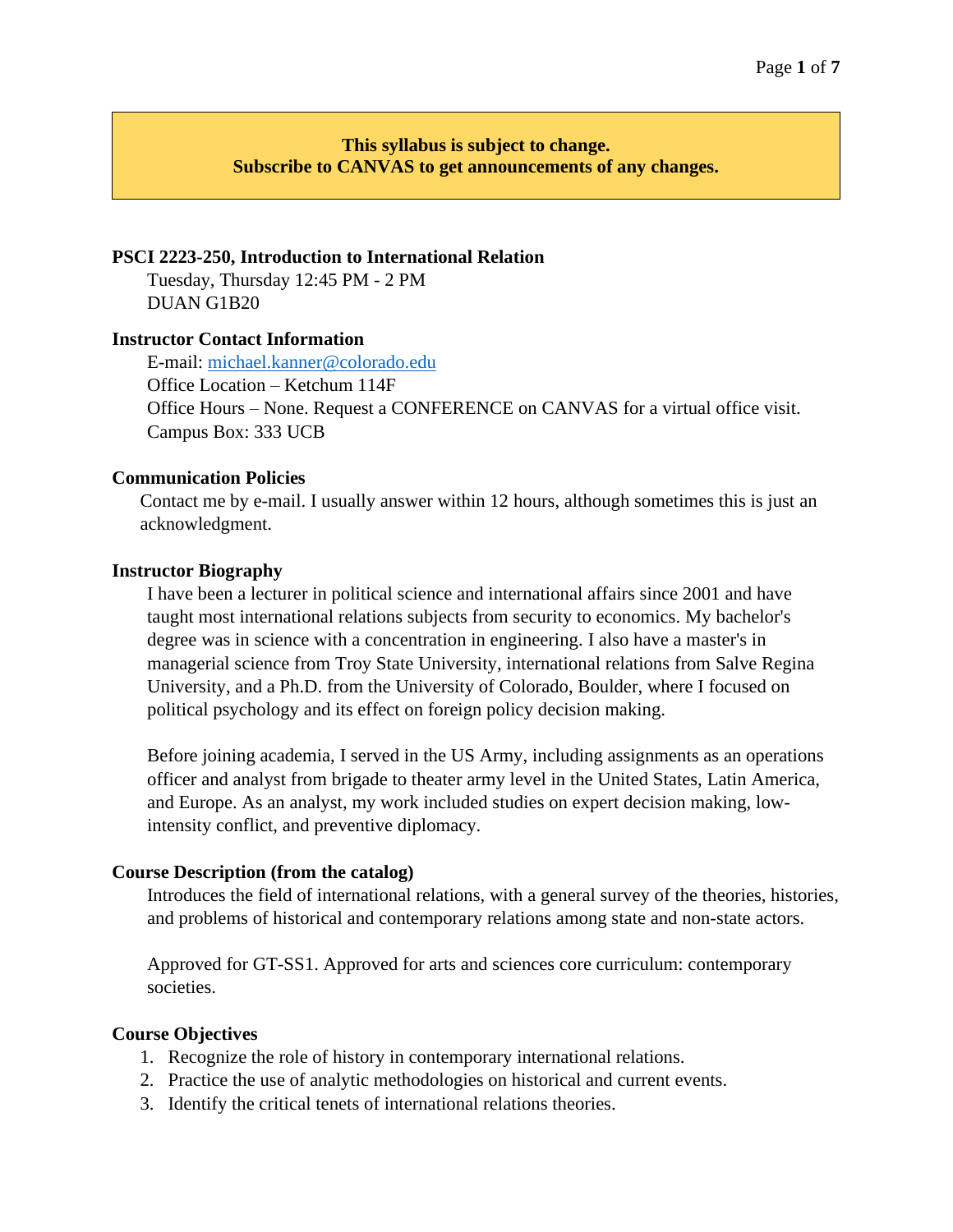4. Examine major current issues.

## **Overview**

This class will be conducted in person. Classes typically follow this format –

- Administrative announcements (if any)
- Student presentations on current events.
- Presentation on the subject expanding on the text.
	- o These presentations include questioning students about their opinions or knowledge of the subject.
	- o Students are encouraged to interrupt to ask questions or comment during these presentations
- A final discussion question (if time permits)

## **Course Outline**

All readings come from *World Politics: International Relations and Globalization in the 21st Century*.

| <b>August</b>                                                           |                                                                                                         |  |  |  |  |
|-------------------------------------------------------------------------|---------------------------------------------------------------------------------------------------------|--|--|--|--|
| <b>Introduction</b><br>25 – Syllabus (download from CANVAS<br>and read) | $27$ – Ch. 1, International Relations and<br>Globalization                                              |  |  |  |  |
| <b>September</b>                                                        |                                                                                                         |  |  |  |  |
| $1 - Ch. 2$ , Development of International<br>Society                   | <b>History</b><br>3 – Ch. 3, International Relations before<br>Second World War                         |  |  |  |  |
| 8 – Ch. 4, International Relations after<br>the Second World War        | $10$ – Ch. 5, International Relations after<br>the Cold War                                             |  |  |  |  |
| <b>Theory</b><br>$15$ – Ch. 6, Realism                                  | 17-Ch. 7, Liberalism                                                                                    |  |  |  |  |
| 22 – Ch. 8, Marxism and Neo-Marxism                                     | 24 – Ch. 9, Neo-Realism and Neo-<br>Liberalism                                                          |  |  |  |  |
| $29$ – Ch. 10, Critical Theory                                          |                                                                                                         |  |  |  |  |
|                                                                         | <b>October</b>                                                                                          |  |  |  |  |
|                                                                         | 1 – Ch. 11, Social Constructivism                                                                       |  |  |  |  |
| $6 - Ch.$ 12, Feminist Theory and Gender<br>in IR                       | <b>Structures (Institutions)</b><br>8 – Ch. 13, International Organizations<br>and Transnational Actors |  |  |  |  |
| 13 – Ch. 14, The United Nations                                         | 15 – Ch. 15, International Law                                                                          |  |  |  |  |
| $20$ – Ch. 16, Regionalism                                              | 22 – Midterm<br>In class, review sheet will be provided                                                 |  |  |  |  |
| <b>Issues</b><br>27 – Ch. 17, International Security<br><b>Studies</b>  | 29 – Ch. 18, International Political<br>Economy                                                         |  |  |  |  |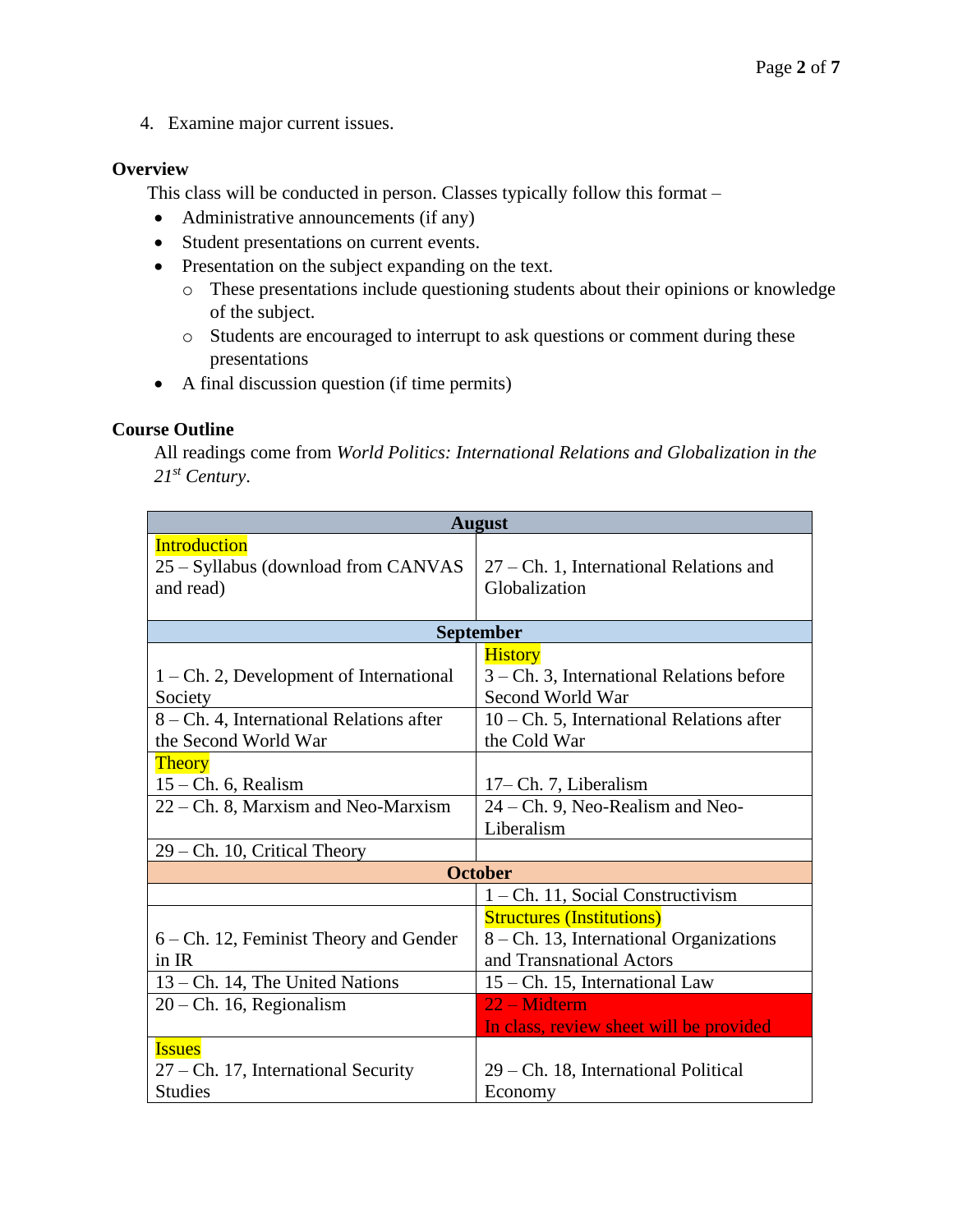| <b>November</b>                             |                                    |  |  |  |
|---------------------------------------------|------------------------------------|--|--|--|
| $3$ – Ch. 19, Human Rights                  | 5 – Ch. 20 The Natural Environment |  |  |  |
| $10$ – Ch. 21, Development, Poverty, and    | $12$ – Ch. 22, Migration           |  |  |  |
| Inequality                                  |                                    |  |  |  |
| $17$ – Ch. 24, Nuclear Deterrence and       | $19$ – Ch. 25, Peacekeeping and    |  |  |  |
| Proliferation                               | Humanitarian Interventions         |  |  |  |
| $24$ – Ch. 26, Terrorism and Political      | 26 - Thanksgiving                  |  |  |  |
| Violence                                    |                                    |  |  |  |
| Comprehensive paper due -                   |                                    |  |  |  |
| Turn-in online                              |                                    |  |  |  |
| <b>TRANSITION TO REMOTE LEARNING1</b>       |                                    |  |  |  |
| <b>December</b>                             |                                    |  |  |  |
| $1 - Ch. 27$ , Rising Powers                | $3$ – Ch. 28, Conclusion           |  |  |  |
| <b>Final Exam – Details to be published</b> |                                    |  |  |  |

# **Texts and Readings.**

There is only one textbook for this course.

Haynes, Jeffrey; Peter Hough, Shahin Malik, and Lloyd Pettiford. 2017. *World Politics: International Relations and Globalization in the 21st Century*. Washington, DC: Sage Publishing

During the semester, I will periodically send out links or articles as supplemental material. These are items or recent research related to our studies. They are not required reading, but I recommend that you read, watch, or listen (in the case of podcasts) to them.

# **Student Responsibilities**

Readings are done in advance. My lectures do not mirror the texts. I expect that you will have read them before class.

Be prepared to participate in class. After the presentation, class discussions will start. In some cases, it will be me reviewing major points and asking your opinion on it.

<sup>&</sup>lt;sup>1</sup> Classes after this point will be conducted on CANVAS as CONFERENCES. These will be held at the scheduled class time. They will be recorded for those that cannot attend at that time.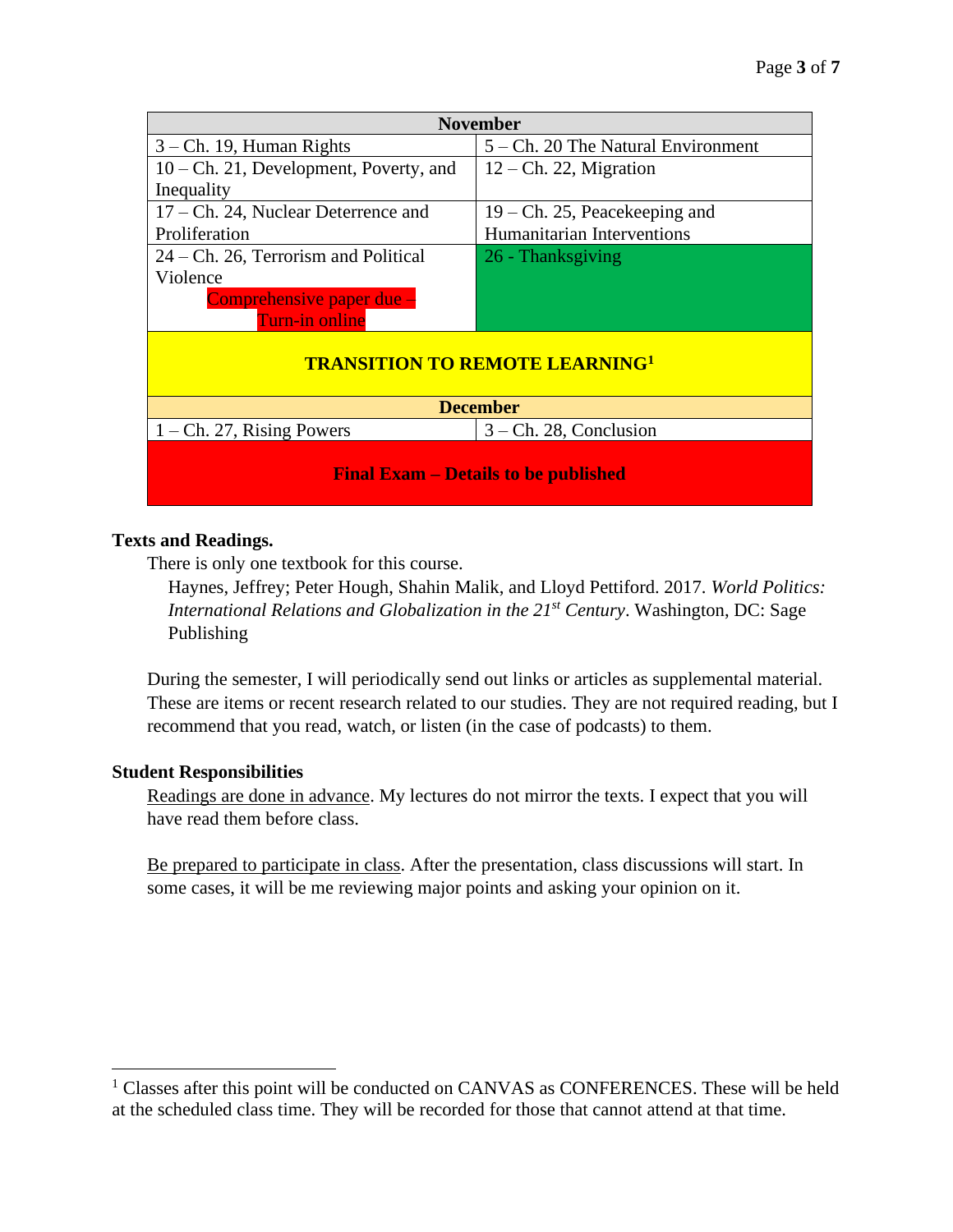# **Grading Criteria**

Grades are based on a scale of 100 points. Your final grade is based on the points that you achieve.

| $\mathbf{A}$ | 94-100 |      | $\vert$ <b>B</b> + $\vert$ 87-89 $\vert$ <b>C</b> + $\vert$ 77-79 $\vert$ <b>D</b> + $\vert$ 67-69 |                                   |       | $0 - 59$ |
|--------------|--------|------|----------------------------------------------------------------------------------------------------|-----------------------------------|-------|----------|
| $A -$        | 90-93  | B    | $  83-86   C   73-76   D$                                                                          |                                   | 63-66 |          |
|              |        | $B-$ | $80-82$                                                                                            | $\mathbf{C}$ - 70-72   <b>D</b> - | 60-62 |          |

Points are allocated based on the following distribution.

| Midterm                                      | 25 points  |
|----------------------------------------------|------------|
| Final Exam                                   | 35 points  |
| <b>Comprehensive Paper</b>                   | 20 points  |
| Current Event Analysis $-2$ at 5 points each | 10 points  |
| Participation                                | 10 points  |
| <b>Total</b>                                 | 100 points |

*Midterm and Final*. Both exams consist of a series of short essay (one paragraph) questions. A review sheet with the topics will be published ten days to two weeks in advance of the exam. The Midterm will be held during class time. The Final will be held online during exam week.

*Comprehensive Paper*. The comprehensive paper will consist of a choice of two possible questions that will bring together the different parts of the course. The paper will be 4-6 typed, double-spaced pages. No research is required. Specific instructions and the questions will be posted no later than two weeks in advance of the due date.

*Current Event Analysis*. You will each present an analysis of current news using the concepts we are studying. Each presentation will be 5 minutes and include these elements

- Background and history How did this get this way?
- Reason for selection Why is it important to the world? The US? You?
- Explanation of events Why do you think this happened?
- Implications for international affairs What do you think will happen?

There is also a grade for the presentation based on organization, ease of understanding, and doing more than reading your presentation.

Your assigned days will be posted after the first week of class. It is your choice as to which event you analyze, but it must be related to international affairs and approved by Dr. Kanner no later than 6 PM the night before.

*Participation/attendance*. Ten percent of life is showing up. The same is true for this class. Absences will only be excused based on illness, incarceration, religious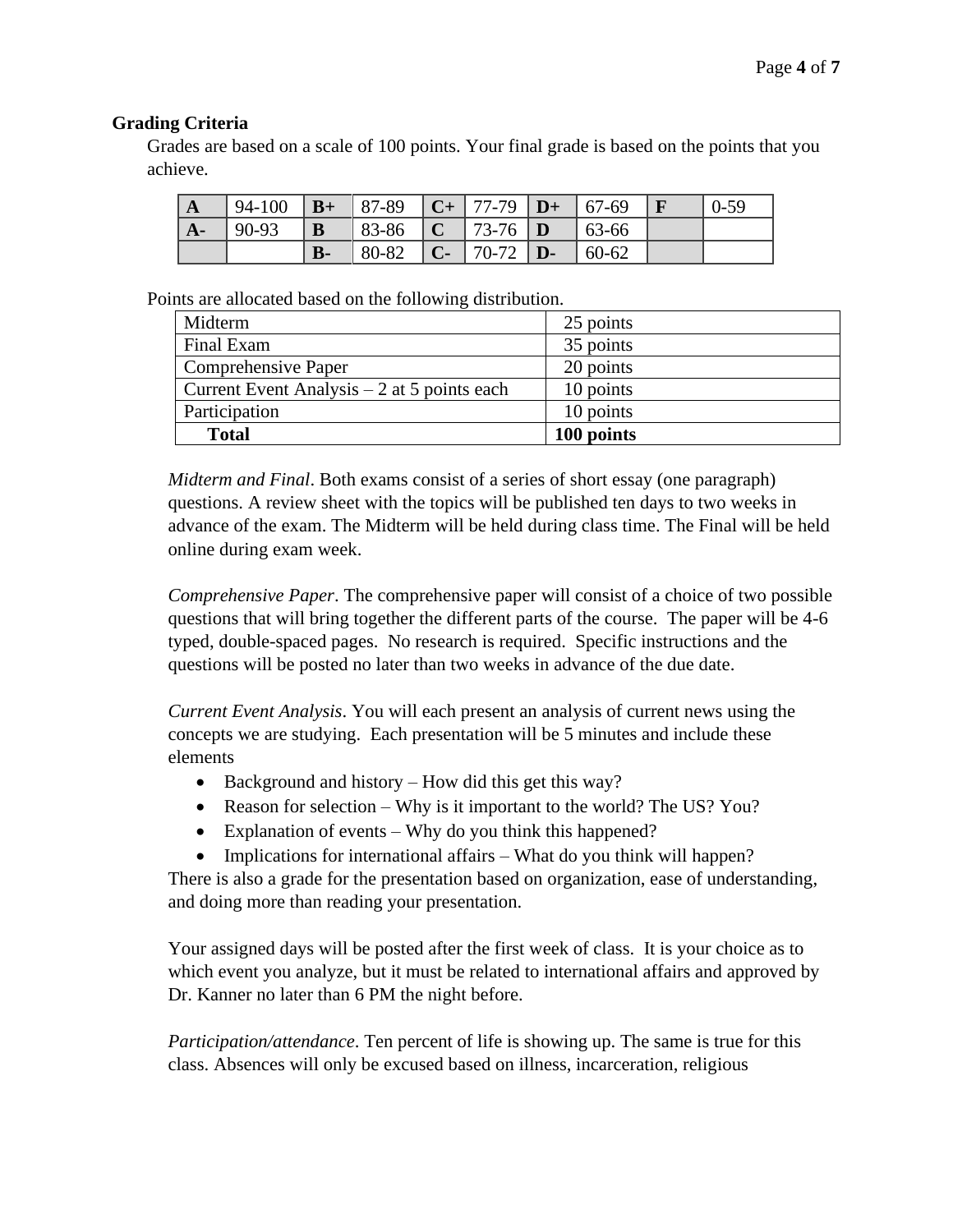observation, work, sports team, ROTC/military commitments, or family emergencies. Documentation for the absence may be requested.

Missed classes can be observed as a CONFERENCE on CANVAS.If you are not familiar with the CONFERENCES tool, there is a short guide at [https://community.canvaslms.com/t5/Student-Guide/How-do-I-use-Conferences-in-a](https://community.canvaslms.com/t5/Student-Guide/How-do-I-use-Conferences-in-a-course-as-a-student/ta-p/470)[course-as-a-student/ta-p/470.](https://community.canvaslms.com/t5/Student-Guide/How-do-I-use-Conferences-in-a-course-as-a-student/ta-p/470) There is also a video on YOUTUBE to give you an overview - [https://youtu.be/uYYnryIM0Uw.](https://youtu.be/uYYnryIM0Uw)

**Policies** (as established by the Vice Provost for Undergraduate Education)

## CLASSROOM BEHAVIOR

Both students and faculty are responsible for maintaining an appropriate learning environment in all instructional settings, whether in person, remote or online. Those who fail to adhere to such behavioral standards may be subject to discipline. Professional courtesy and sensitivity are especially important with respect to individuals and topics dealing with race, color, national origin, sex, pregnancy, age, disability, creed, religion, sexual orientation, gender identity, gender expression, veteran status, political affiliation or political philosophy. For more information, see the policies on [classroom behavior](http://www.colorado.edu/policies/student-classroom-and-course-related-behavior) and the [Student Code of Conduct.](https://www.colorado.edu/sccr/sites/default/files/attached-files/2019-2020_student_code_of_conduct_0.pdf)

\_\_\_\_\_\_\_\_\_\_\_\_\_\_\_\_\_\_\_\_\_\_\_\_\_\_\_\_\_\_\_\_\_\_\_\_\_\_\_\_\_\_\_\_\_\_\_\_\_\_\_\_\_\_\_\_\_\_\_\_\_\_\_\_\_\_\_\_\_\_\_\_\_\_\_\_\_

# REQUIREMENTS FOR COVID-19

As a matter of public health and safety due to the pandemic, all members of the CU Boulder community and all visitors to campus must follow university, department and building requirements, and public health orders in place to reduce the risk of spreading infectious disease. Required safety measures at CU Boulder relevant to the classroom setting include:

- maintain 6-foot distancing when possible,
- wear a face covering in public indoor spaces and outdoors while on campus consistent with state and county health orders,
- clean local work area.
- practice hand hygiene,
- follow public health orders, and
- if sick and you live off campus, do not come onto campus (unless instructed by a CU Healthcare professional), or if you live on-campus, please alert CU Boulder Medical [Services.](https://www.colorado.edu/healthcenter/coronavirus-updates/symptoms-and-what-do-if-you-feel-sick)

Students who fail to adhere to these requirements will be asked to leave class, and students who do not leave class when asked or who refuse to comply with these requirements will be referred to [Student Conduct and Conflict Resolution.](https://www.colorado.edu/sccr/) For more information, see the policies on [COVID-](https://www.colorado.edu/policies/covid-19-health-and-safety-policy)[19 Health and Safety](https://www.colorado.edu/policies/covid-19-health-and-safety-policy) and [classroom behavior](http://www.colorado.edu/policies/student-classroom-and-course-related-behavior) and the [Student Code of Conduct.](http://www.colorado.edu/osccr/) If you require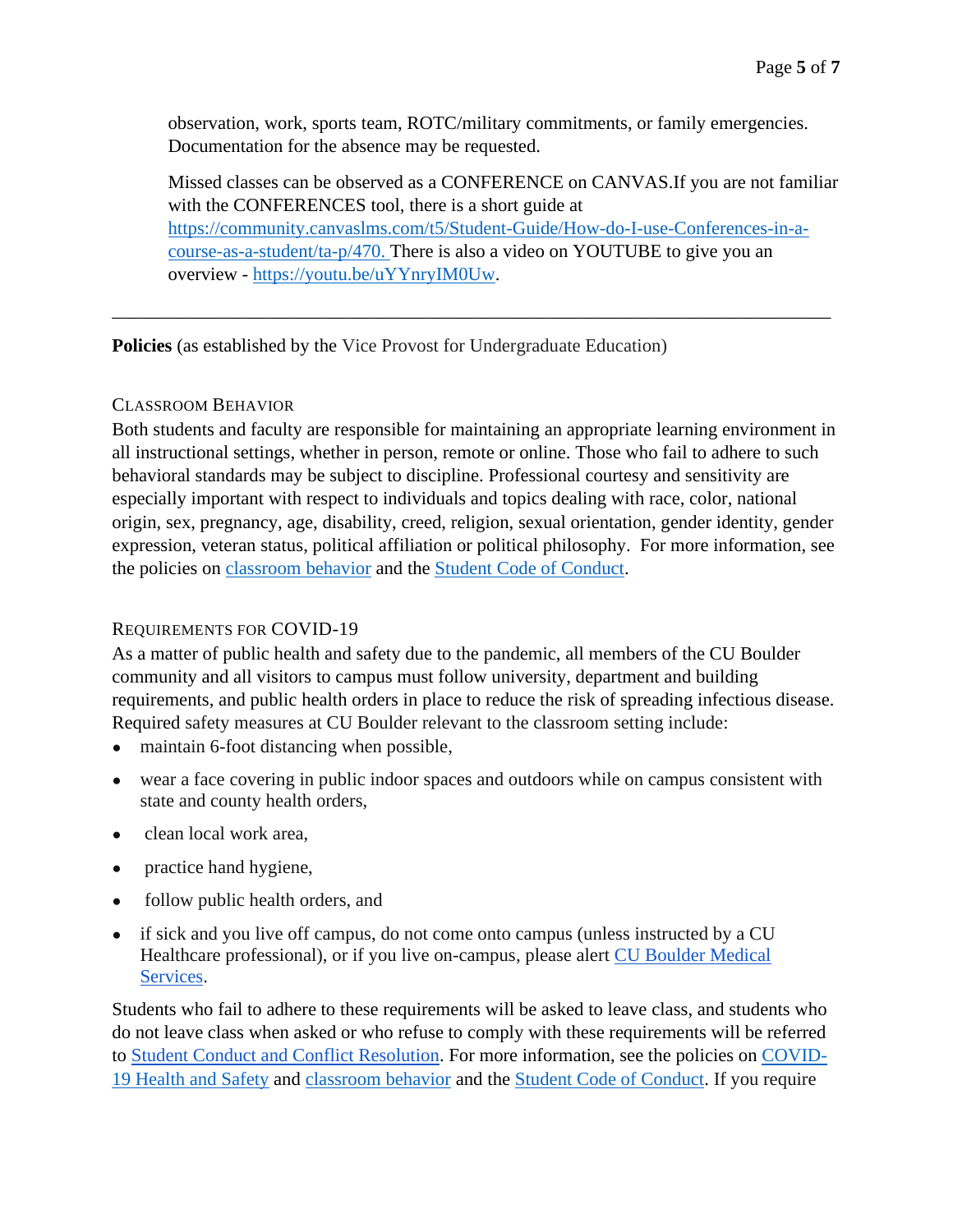accommodation because a disability prevents you from fulfilling these safety measures, please see the "Accommodation for Disabilities" statement on this syllabus.

Before returning to campus, all students must complete the [COVID-19 Student Health and](https://www.colorado.edu/protect-our-herd/how#anchor1)  [Expectations Course.](https://www.colorado.edu/protect-our-herd/how#anchor1) Before coming on to campus each day, all students are required to complete a [Daily Health Form](https://www.colorado.edu/protect-our-herd/daily-health-form)

Students who have tested positive for COVID-19, have symptoms of COVID-19, or have had close contact with someone who has tested positive for or had symptoms of COVID-19 must stay home and complete the [Health Questionnaire and Illness Reporting Form](https://www.colorado.edu/protect-our-herd/daily-health-form) remotely. If you are sick or quarantined**,** notify me as soon as possible. You do not need to tell me the nature of the illness, just the approximate period that you will be absent so that we can arrange accommodations.

#### ACCOMMODATION FOR DISABILITIES

If you qualify for accommodations because of a disability, please submit your accommodation letter from Disability Services to your faculty member in a timely manner so that your needs can be addressed. Disability Services determines accommodations based on documented disabilities in the academic environment. Information on requesting accommodations is located on the [Disability Services website.](https://www.colorado.edu/disabilityservices/) Contact Disability Services at 303-492-8671 or [dsinfo@colorado.edu](mailto:dsinfo@colorado.edu) for further assistance. If you have a temporary medical condition, see [Temporary Medical Conditions](http://www.colorado.edu/disabilityservices/students/temporary-medical-conditions) on the Disability Services website.

#### PREFERRED STUDENT NAMES AND PRONOUNS

CU Boulder recognizes that students' legal information doesn't always align with how they identify. Students may update their preferred names and pronouns via the student portal; those preferred names and pronouns are listed on instructors' class rosters. In the absence of such updates, the name that appears on the class roster is the student's legal name.

### HONOR CODE

All students enrolled in a University of Colorado Boulder course are responsible for knowing and adhering to the Honor Code. Violations of the policy may include: plagiarism, cheating, fabrication, lying, bribery, threat, unauthorized access to academic materials, clicker fraud, submitting the same or similar work in more than one course without permission from all course instructors involved, and aiding academic dishonesty. All incidents of academic misconduct will be reported to the Honor Code [\(honor@colorado.edu\)](mailto:honor@colorado.edu); 303-492-5550). Students found responsible for violating the academic integrity policy will be subject to nonacademic sanctions from the Honor Code as well as academic sanctions from the faculty member. Additional information regarding the Honor Code academic integrity policy can be found at the [Honor Code](https://www.colorado.edu/osccr/honor-code)  [Office website.](https://www.colorado.edu/osccr/honor-code)

SEXUAL MISCONDUCT, DISCRIMINATION, HARASSMENT AND/OR RELATED RETALIATION